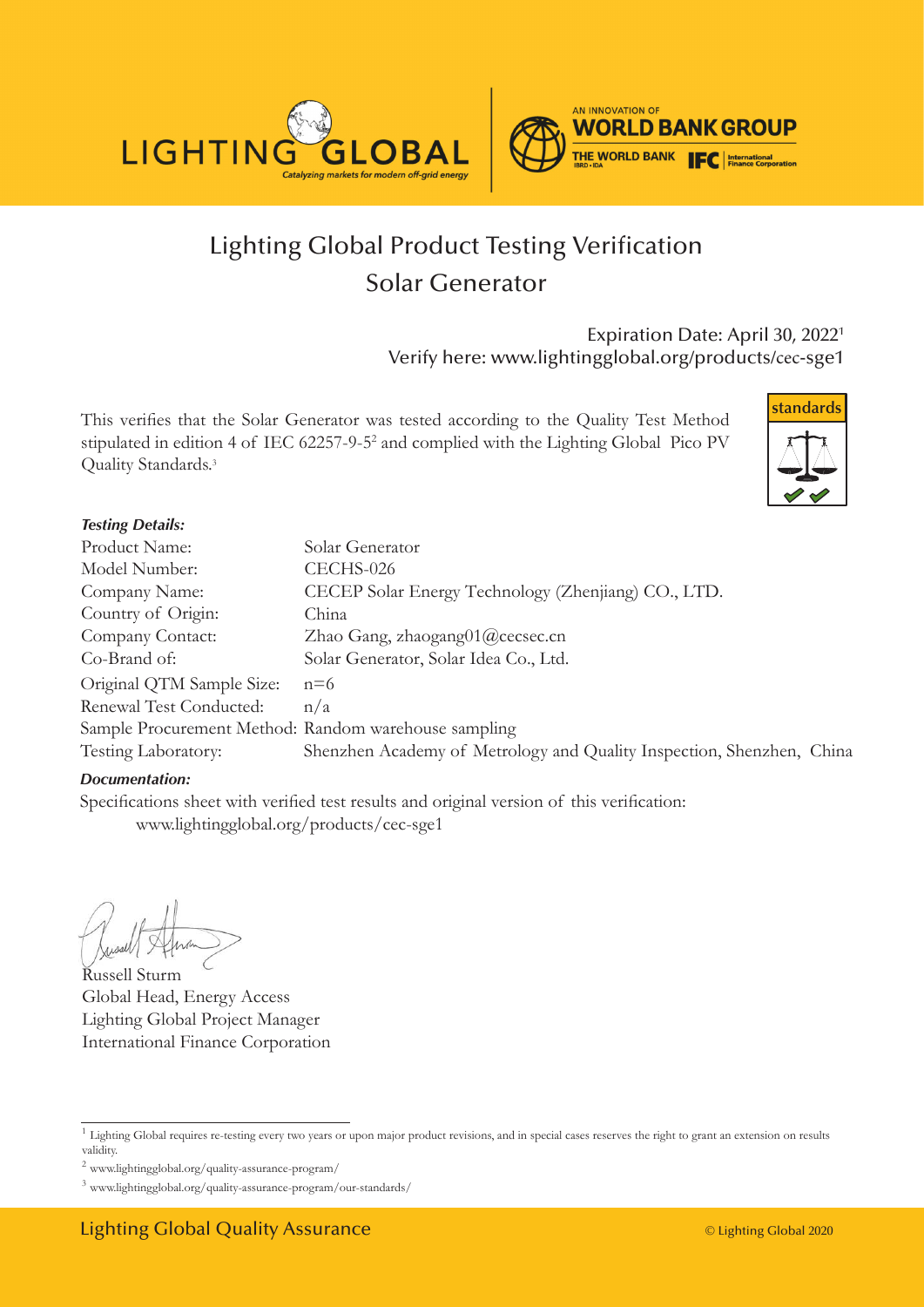# Type Approval Solar Generator

Verify here: www.lightingglobal.org/products/cec-sge1

| Category                           | <b>Quality Standard</b>                                                                                                                                                                                                                                                                                                                                                                                                                                                                                                                                  | Verdict |
|------------------------------------|----------------------------------------------------------------------------------------------------------------------------------------------------------------------------------------------------------------------------------------------------------------------------------------------------------------------------------------------------------------------------------------------------------------------------------------------------------------------------------------------------------------------------------------------------------|---------|
| Truth In Advertising               | Manufacturer, Product Name and Model Number<br>accurately specified                                                                                                                                                                                                                                                                                                                                                                                                                                                                                      | Pass    |
|                                    | Performance and Component Ratings accurately specified.<br>Any description of the product that appears on the<br>packaging, inside the package and in any media shall be<br>truthful and accurate. No statements mislead buyers or<br>end users about the utility of the product. Numeric ratings<br>deviate no more than 15% from actual performance (note<br>that it is acceptable for actual performance to exceed<br>advertised performance).                                                                                                        | Pass    |
|                                    | Port voltage and current specifications, if provided, are<br>accurate. Included appliances function when connected<br>to ports. Power output of ports is sufficient to power<br>appliances that are advertised but not included. Ports that<br>are intended for a function other than providing power,<br>such as data ports, are not required to meet this standard.                                                                                                                                                                                    | Pass    |
| Lumen Maintenance                  | Average relative light output $\geq$ 85% of initial light output<br>at 2,000 hours with only one sample allowed to fall below<br>75% OR All 6 samples maintain $\geq$ 95% of initial light<br>output at 1,000 hours                                                                                                                                                                                                                                                                                                                                      | Pass    |
| Circuit and Overload<br>Protection | Products include a current limiting mechanism to prevent<br>irreversible damage to the system. The mechanism is easily<br>resettable or replaceable by the user, or automatically<br>resets. If replaceable fuses are used for circuit protection,<br>sizes are labeled on the product and listed in the user<br>manual, and, if fuses are replaceable by the user, at least<br>one spare fuse is included with the product. Included<br>appliances are not required to meet this standard unless<br>they have ports that are intended to provide power. | Pass    |
| <b>AC-DC Charger Safety</b>        | Any included AC-DC charger carries approval from a<br>recognized consumer electronics safety regulator                                                                                                                                                                                                                                                                                                                                                                                                                                                   | n/a     |
| Hazardous<br>Substances Ban        | No battery may contain cadmium or mercury at levels<br>greater than trace amounts                                                                                                                                                                                                                                                                                                                                                                                                                                                                        | Pass    |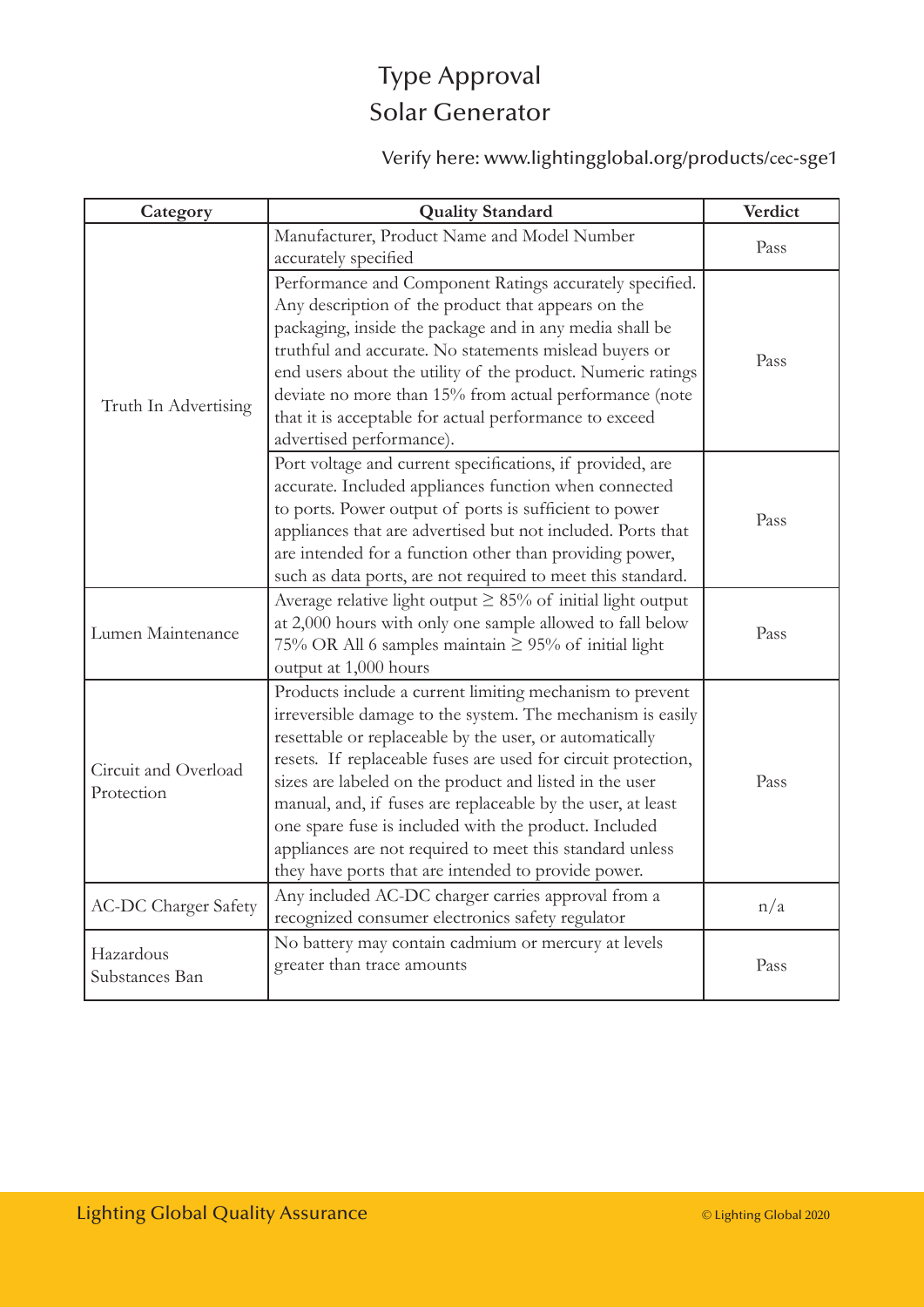#### Type Approval Continued Solar Generator

Verify here: www.lightingglobal.org/products/cec-sge1

| Category                                   | <b>Quality Standard</b>                                                                                                                                                                                                                                                                                                                                                                                                                                                | Verdict |
|--------------------------------------------|------------------------------------------------------------------------------------------------------------------------------------------------------------------------------------------------------------------------------------------------------------------------------------------------------------------------------------------------------------------------------------------------------------------------------------------------------------------------|---------|
| <b>Battery Protection</b>                  | Protected by an appropriate charge controller that<br>prolongs battery life and protects the safety of the user.<br>5 out of 6 samples meet the requirements outlined in<br>Lighting Global Quality Standards.<br>Lithium batteries carry IEC 62281, IEC 62133-2, UL 1642<br>or UN 38.3 certification and have overcharge protection<br>for individual cells or sets of parallel-connected cells.<br>Batteries of included appliances must also meet this<br>standard. | Pass    |
| <b>Battery Durability</b>                  | The average capacity loss of 6 samples does not exceed<br>25% and only one sample may have a capacity loss greater<br>than 35% following the battery durability storage test as<br>defined in IEC/TS 62257-9-5 Annex BB                                                                                                                                                                                                                                                | Pass    |
| PV Overvoltage<br>Protection               | If the battery is disconnected or isolated, the system is not<br>damaged and the load terminals maintain a voltage that is<br>safe for their intended uses.                                                                                                                                                                                                                                                                                                            | Pass    |
| Miswiring Protection                       | The user interface is designed to minimize the likelihood<br>of making improper connections. If improper or reversed<br>connections can easily be made, they cause no damage to<br>the system or harm to the user.                                                                                                                                                                                                                                                     | Pass    |
| Physical Ingress<br>Protection             | IP2X for all products, IP3X (or $2X +$ circuit protection)<br>for PV modules, IP5X for fixed outdoor products                                                                                                                                                                                                                                                                                                                                                          | Pass    |
| Water Ingress<br>Protection                | Degree of protection required is based on product type:<br>Fixed separate (indoor): No protection required<br>Portable separate: Occasional exposure to rain<br>Portable integrated: Frequent exposure to rain<br>Fixed integrated (outdoor): Permanent outdoor exposure<br>PV modules: Outdoor rooftop installation                                                                                                                                                   | Pass    |
| Drop Test                                  | Fixed separate (indoor): No requirement<br>All other products: 5 out of 6 samples are functional after<br>drop test; none result in dangerous failures.                                                                                                                                                                                                                                                                                                                | Pass    |
| Soldering and Elec-<br>tronics Workmanship | The system and any included appliances are rated "Good"<br>or Fair" for workmanship quality as defined in Annex F<br>of IEC/TS 62257-9-5. At most, one sample may fail to<br>function when initially evaluated.                                                                                                                                                                                                                                                        | Pass    |
| Mechanical Durability                      | All samples and included appliances are functional after<br>Switch, Connector, Gooseneck and Strain Relief tests;<br>none result in dangerous failures.                                                                                                                                                                                                                                                                                                                | Pass    |